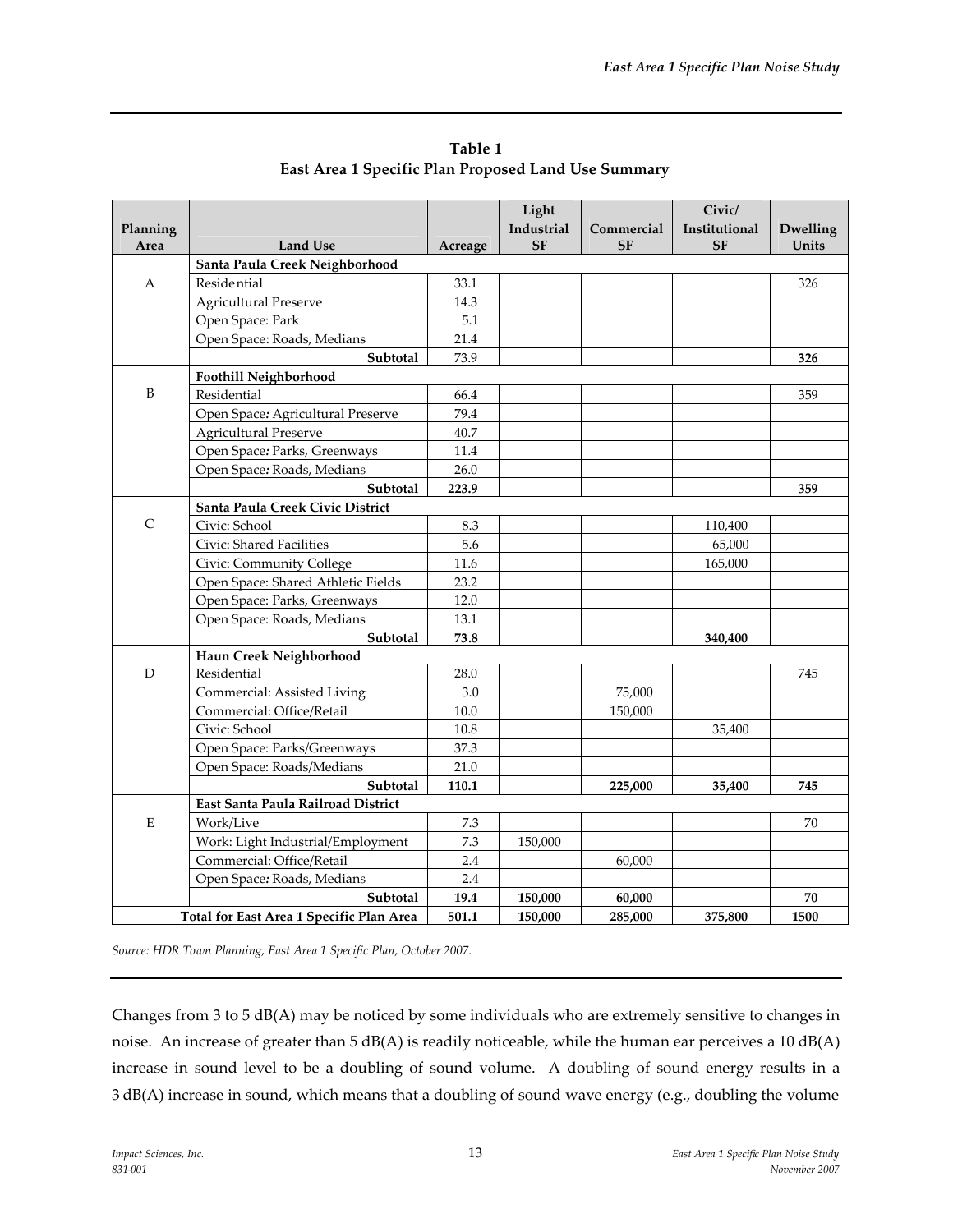of traffic on a roadway) would result in a barely perceptible change in sound level. Common noise levels associated with certain activities are shown on **Figure 3, Common Noise Levels**.

Noise sources occur in two forms: (1) point sources, such as stationary equipment or individual motor vehicles; and (2) line sources, such as a roadway with a large number of mobile point sources (motor vehicles). Sound generated by a stationary point source typically diminishes (attenuates) at a rate of 6 dB(A) for each doubling of distance from the source to the receptor at acoustically hard sites and at a rate of 7.5  $dB(A)$  at acoustically soft sites.<sup>4</sup> A hard, or reflective, site does not provide any excess groundeffect attenuation and is characteristic of asphalt, concrete, and very hard-packed soil. An acoustically soft or absorptive site is characteristic of normal earth and most ground with vegetation. As an example, a 60 dB(A) noise level measured at 50 feet from a point source at an acoustically hard site would be 54 dB(A) at 100 feet from the source and it would be 48 dB(A) at 200 feet from the source. Noise from the same point source at an acoustically soft site would be 52.5 dB(A) at 100 feet and 45 dB(A) at 200 feet from the source. Sound generated by a line source typically attenuates at a rate of 3 dB(A) and 4.5 dB(A) per doubling of distance from the source to the receptor for hard and soft sites, respectively.<sup>5</sup> Man-made or natural barriers can also attenuate sound levels, as illustrated in **Figure 4, Noise Attenuation by Barriers**. Solid walls and berms may reduce noise levels by 5 to 10  $dB(A)$ .<sup>6</sup>

The minimum attenuation of exterior to interior noise provided by typical structures in California is provided in**Table 2**.

|                              | Open    | Closed               |
|------------------------------|---------|----------------------|
| <b>Building Type</b>         | Windows | Windows <sup>1</sup> |
| Residences                   | 17      | 25                   |
| <b>Schools</b>               | 17      | 25                   |
| Churches                     | 20      | 30                   |
| Hospitals/Convalescent Homes | 17      | 25                   |
| <b>Offices</b>               | 17      | 25                   |
| <b>Theaters</b>              | 20      | 30                   |
| Hotels/Motels                | 17      | 25                   |

| Table 2                                     |
|---------------------------------------------|
| Outside to Inside Noise Attenuation (dB(A)) |

*Source: Transportation Research Board, National Research Council,* Highway Noise: A Design Guide for Highway Engineers*, National Cooperative Highway Research Program Report 117.*

*<sup>1</sup> As shown, structures with closed windows can attenuate exterior noise by a minimum of 25 to 30 dB(A).*

<sup>4</sup> U.S. Department of Transportation, Federal Highway Administration, *Highway Noise Fundamentals*, (Springfield, Virginia: U.S. Department of Transportation, Federal Highway Administration, September 1980), p. 97.

<sup>5</sup> Ibid.

<sup>6</sup> Ibid, p. 18.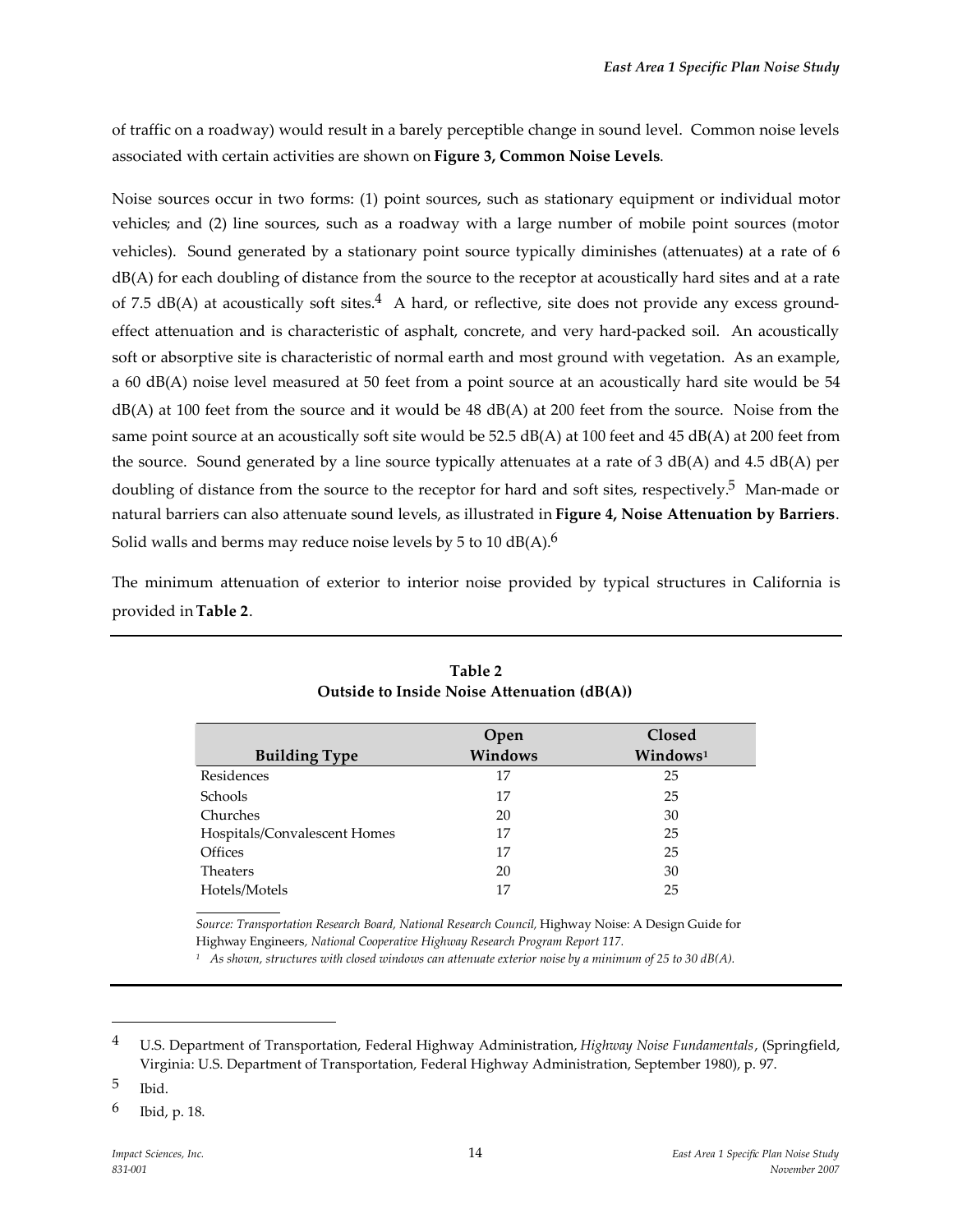

*\* NOTE: 50' from motorcycle equals noise at about 2000' from a four-engine jet aircraft.*

*‡ NOTE: dB are "average" values as measured on the A–scale of a sound–level meter.*

**SOURCE:** Impact Sciences, Inc. – March 2007



FIGURE **3**

Common Noise Levels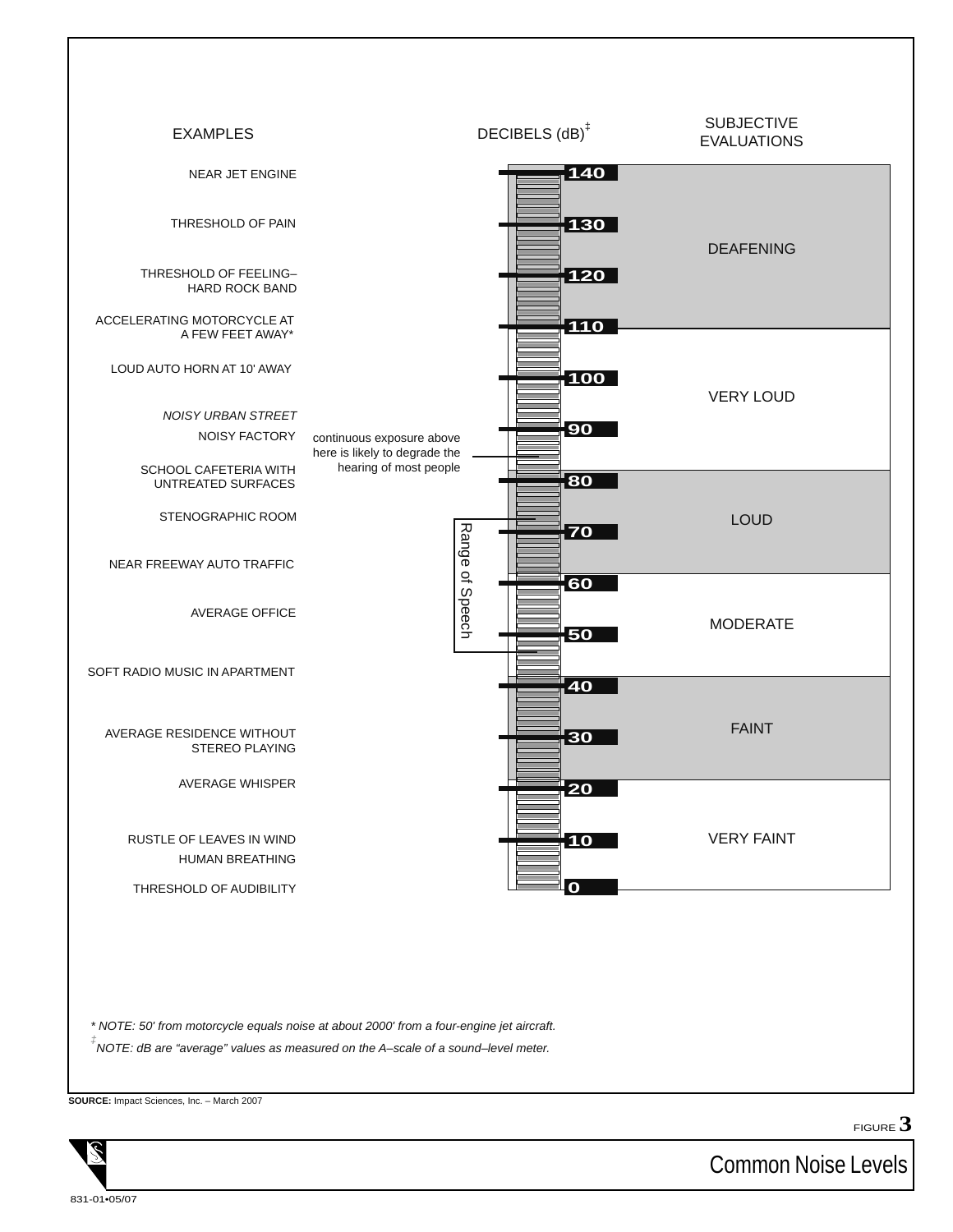

831-01•05/07

Noise Attenuation by Barriers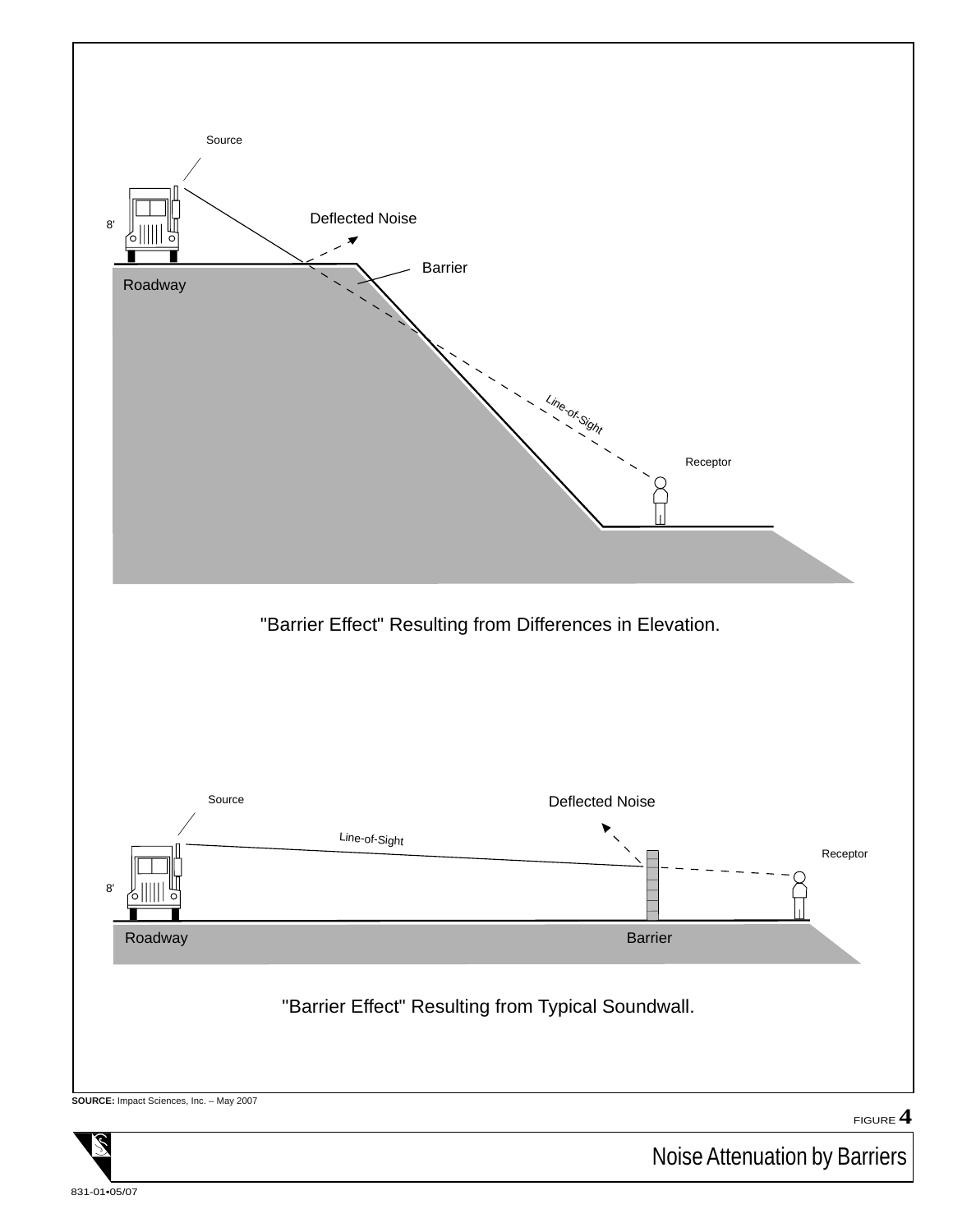When assessing community reaction to noise, there is an obvious need for a scale that averages sound pressure levels over time and quantifies the result in terms of a single numerical descriptor. Several scales have been developed that address community noise levels. Those that are applicable to this analysis are the L<sub>eq</sub> and CNEL. L<sub>eq</sub> is the average A-weighted sound level measured over a given time interval. Leq can be measured over any time period, but is typically measured for 1-minute, 15-minute, 1 hour, or 24-hour periods. CNEL is another average A-weighted sound level measured over a 24-hour time period. However, this noise scale is adjusted to account for some individuals' increased sensitivity to noise levels during the evening and nighttime hours. A CNEL noise measurement is obtained by adding 5 decibels to sound levels occurring during the evening from 7 PM to 10 PM, and 10 decibels to sound levels occurring during the nighttime from 10 PM to 7 AM. The 5 and 10 decibel penalties are applied to account for increased noise sensitivity during the evening and nighttime hours. The logarithmic effect of adding these penalties to the 1-hour L<sub>eq</sub> measurements typically results in a CNEL measurement that is within approximately 3 dB(A) of the peak-hour  $\text{L}_{\text{eq}}$ .<sup>7</sup>

#### **Introduction to Vibration**

Vibration is a unique form of noise. It is unique because its energy is carried through structures and the earth, whereas, noise is simply carried through the air. Thus, vibration is generally felt rather than heard. Some vibration effects can be caused by noise; e.g., the rattling of windows from truck pass-bys. This phenomenon is related to the coupling of the acoustic energy at frequencies that are close to the resonant frequency of the material being vibrated. Typically, groundborne vibration generated by man-made activities attenuates rapidly as distance from the source of the vibration increases. Vibration, which spreads through the ground rapidly, diminishes in amplitude with distance from the source. The ground motion caused by vibration is measured as particle velocity in inches per second and, in the U.S. is referenced as VdB.

The vibration velocity level threshold of perception for humans is approximately 65 VdB. A vibration velocity of 75 VdB is the approximate dividing line between barely perceptible and distinctly perceptible levels for many people. Most perceptible indoor vibration is caused by sources within buildings such as operation of mechanical equipment, movement of people, or the slamming of doors. Typical outdoor sources of perceptible groundborne vibration are construction equipment, steel-wheeled trains, and traffic on rough roads. If a roadway is smooth, the groundborne vibration from traffic is barely perceptible. The range of interest is from approximately 50 VdB, which is the typical background vibration velocity, to 100 VdB, which is the general threshold where minor damage can occur in fragile

<sup>7</sup> California Department of Transportation, *Technical Noise Supplement; A Technical Supplement to the Traffic Noise Analysis Protocol*, (Sacramento, California: October 1998), pp. N51–N54.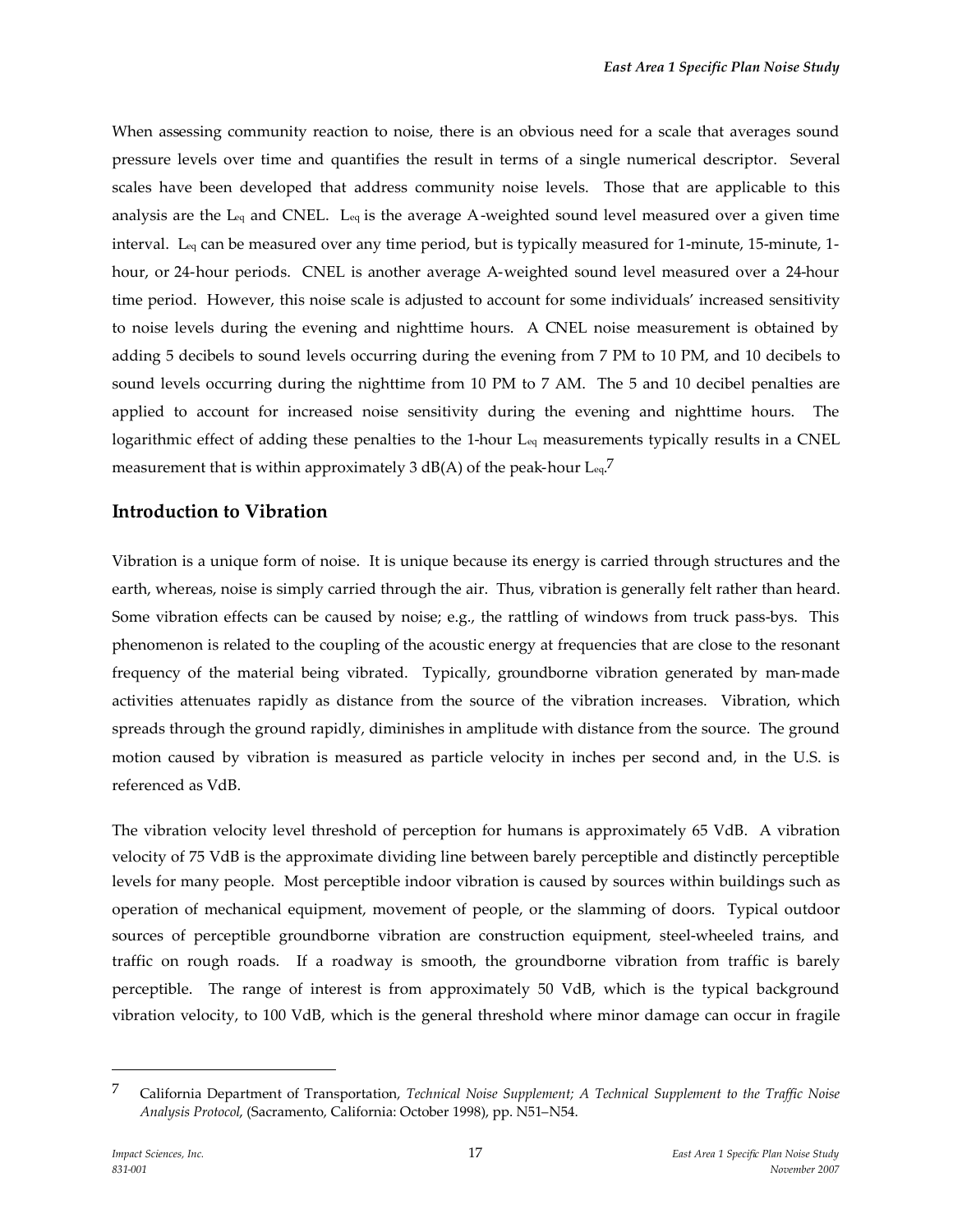buildings. **Figure 5, Typical Levels of Ground-Borne Vibration**, identifies the typical groundborne vibration levels in VdB and human response to different levels of vibration.

#### **Sensitive Receptors**

Some land uses are recognized as being more sensitive to noise levels and vibration than others. Residences, motels and hotels, schools, libraries, churches, hospitals, nursing homes, auditoriums, parks, and outdoor recreation areas are generally more sensitive to noise and vibration than are commercial and industrial land uses. In the immediate vicinity of the Specific Plan area, existing sensitive receptors include single-family residences across Santa Paula Creek to the west of the Specific Plan area. Residential units, schools, and assisted living facilities that would be permitted by the Specific Plan would also be sensitive to noise and vibration when complete and occupied.

# **EXISTING CONDITIONS**

#### **Overview**

The majority of the site is currently cultivated with citrus and avocado orchards, and a small portion is currently used for cultivation of row crops. Several paved and dirt access roads traverse the site and foothills to the north. The site contains some structures related to the long-term agricultural uses of the site and consisting of houses, storage sheds, and a barn in the southern and southeastern portions of the site. The site also contains drainage ditches, earthen berms, and a network of irrigation pipes. Santa Paula Creek has been channelized along the west edge of the site. Haun Creek, which has not been improved, forms the eastern boundary of the site. Earth berms have been built on both sides of the creek by the property owners to provide flood protection for their properties.

### **Regulatory Setting**

### *City of Santa Paula General Plan Noise Element*

As required by Government Code Section 65302(f), the Noise Element of the City of Santa Paula General Plan evaluates the existing and future noise environment and associated noise sources and sets goals, objectives and policies to limit noise exposure and address specific noise sources in the City. The following three goals are established by the Noise Element.

- Existing exposure of citizens to excessive noise sources should be reduced.
- Development should mitigate undue generation of noise.
- The City of Santa Paula should consider the noise environment as part of land use planning.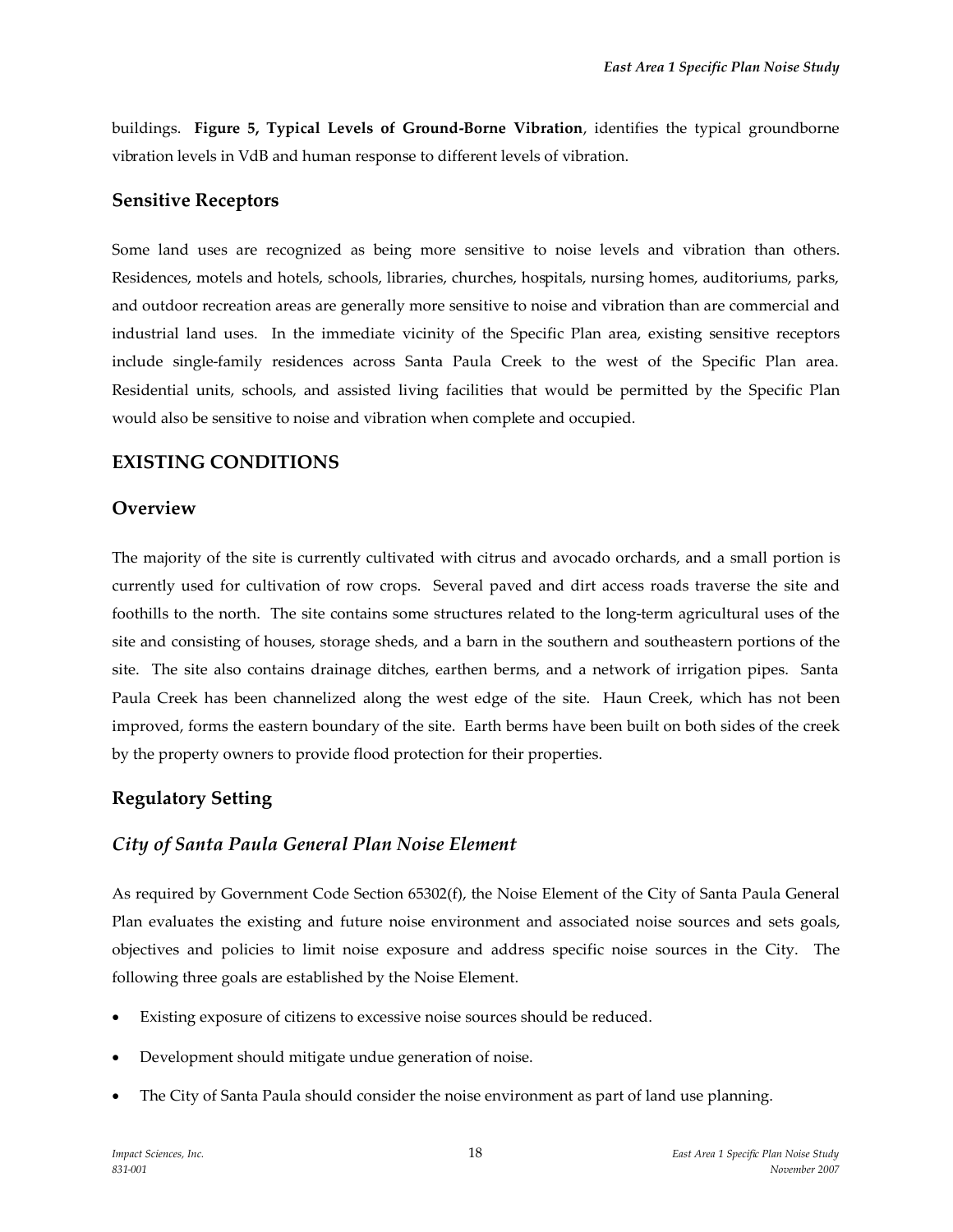

FIGURE **5**

**SOURCE:** Impact Sciences, Inc. – May 2007

Typical Levels of Ground-Borne Vibration

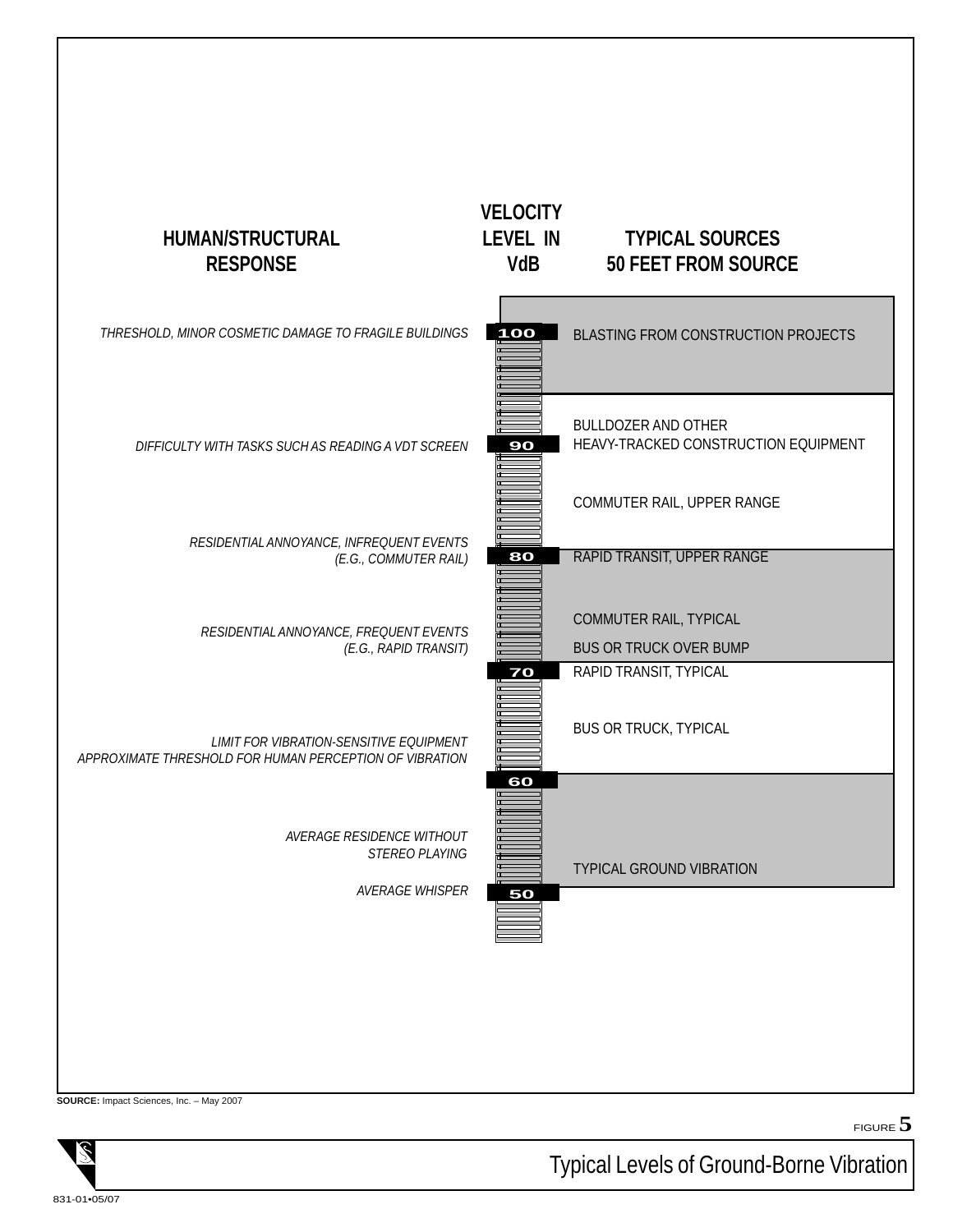Following the goals listed above, the Noise Element includes a series of objectives and policies followed by associated implementation measures. Relevant and applicable ordinance and development standards from the Noise Element are listed below.<sup>8</sup>

- *1. Amend the development code as necessary to account for the policies and programs contained in the Noise Element.*
- *2. Establish exterior land use noise compatibility standards in the Development Code for all new development based on the guidelines shown on Figure N-1 of this Noise Element.*
- *3. Incorporate in the development code requirements that limit maximum interior levels to 45 dB(A) CNEL in all new residential construction.*
- *3a. For new development within the generalized 60 dB(A) CNEL noise contour as shown in Figure N-4 of this Noise Element, project applicants shall fund site-specific noise studies to mitigate project impacts. The determination of whether a project is within the 65 dB(A) contour is the responsibility of the Planning Department.*
- *3b. When development is subject to noise levels requiring mitigation, the following measures shall be considered and preference shall be given in the following order:*
	- *1. Site layout, including setbacks, open space separation and shielding of noisesensitive uses with non-noise-sensitive uses.*
	- *2. Acoustical treatment of buildings.*
	- *3. Structural measures: construction of earthen berms or wood or concrete barriers.*

Figure N-1, Noise Compatibility Matrix, contained within the City of Santa Paula General Plan**,** provides compatibility guidelines for various land uses. This noise compatibility matrix is used below to determine thresholds of significance. In addition, the 60-dB(A) CNEL noise contour, as identified in the General Plan, extends on to a portion of the Specific Plan area and this noise impact analysis satisfies the requirement set in implementation measure 3a.

# *City of Santa Paula Municipal Code*

The Specific Plan area is located outside the City's corporate boundary and its sphere of influence, but within the Area of Interest. The East Area 1 project site is identified as an Expansion Area in the General Plan and is proposed for annexation to the City. SPMC Chapter 93 sets noise standards for land uses within the City. SPMC Section 93.21 establishes the acceptable exterior noise standard for residential uses of 65 dB(A) from 7:00 AM through 10:00 PM and 60 dB(A) from 10:00 PM through 7:00 AM. The exterior noise level standard for other noise-sensitive uses, including schools, libraries, hospitals, community care

<sup>8</sup> City of Santa Paula Noise Element, 13, April 1998, p. N-19.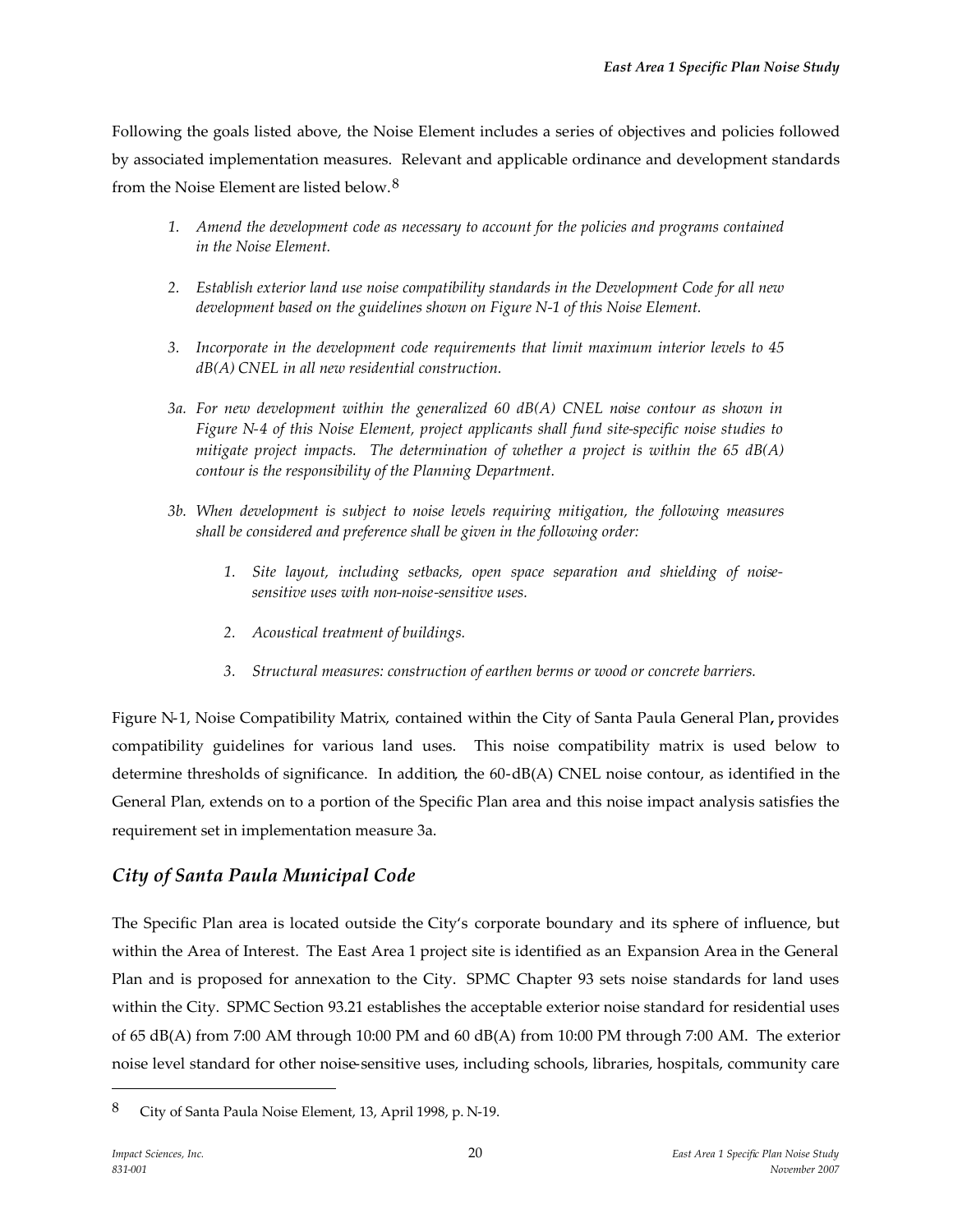facilities and assembly halls is  $65 \text{ dB}(A)$  at all times. According to the SPMC, commercial and office uses cannot exceed an outdoor noise level of 70 dB(A) and neighborhood commercial uses cannot experience an external noise level of more than 65 dB(A). Industrial uses cannot exceed an external noise level of more than 75 dB(A). The SPMC does not set acceptable interior noise level standards.

It should be noted that the City of Santa Paula General Plan Noise Element Implementation Measure No. 1 calls for the Development Code (Title 16 of the SPMC) to be amended as necessary to account for the policies and programs contained in the Noise Element. To date, the City has not amended the Municipal Code.

It should be noted that this noise study is provided at the specific plan level. As such, specific details of the project will be provided when Tract Maps are developed and submitted for approval. Future noise studies may be required to evaluate the potential noise impacts of the project specific conditions proposed in each Tract Map at that time.

The City of Santa Paula Municipal Code, Section 16.25.040, Compliance with Approved Specific Plan, states that:

- *(A) When a specific plan is adopted for an area, the specific plan's land use designations, standards, and other requirements will supersede and control any contrary provision of this chapter. On issues that an adopted specific plan is silent, development within the specific plan area will be implemented pursuant to the development standards and procedures in this Title 16.*
- *(B) All subdivision, public works projects, development agreements, and other developmentrelated activity within a specific plan zone must be consistent with the adopted specific plan for that area. Land projects cannot be approved in an area zoned Specific Plan if a specific plan has not been adopted for that area.*

SPMC Section 93.23 states that construction activities between 8:00 AM and 6:00 PM Monday through Friday are exempt from the noise standards set in SPMC Section 93.21. A notice listing the times between which construction activities can take place, titled in letters at least 1 inch in height and placed at least 5 feet above ground level, must be posted at all entrances to a construction site.

### *Ventura County General Plan*

The Specific Plan area is located in the unincorporated portion of Ventura County. The proposed Specific Plan would be implemented if annexed to the City of Santa Paula. However, two roadway segments studied within this noise impact analysis are and would remain under Ventura County jurisdiction. The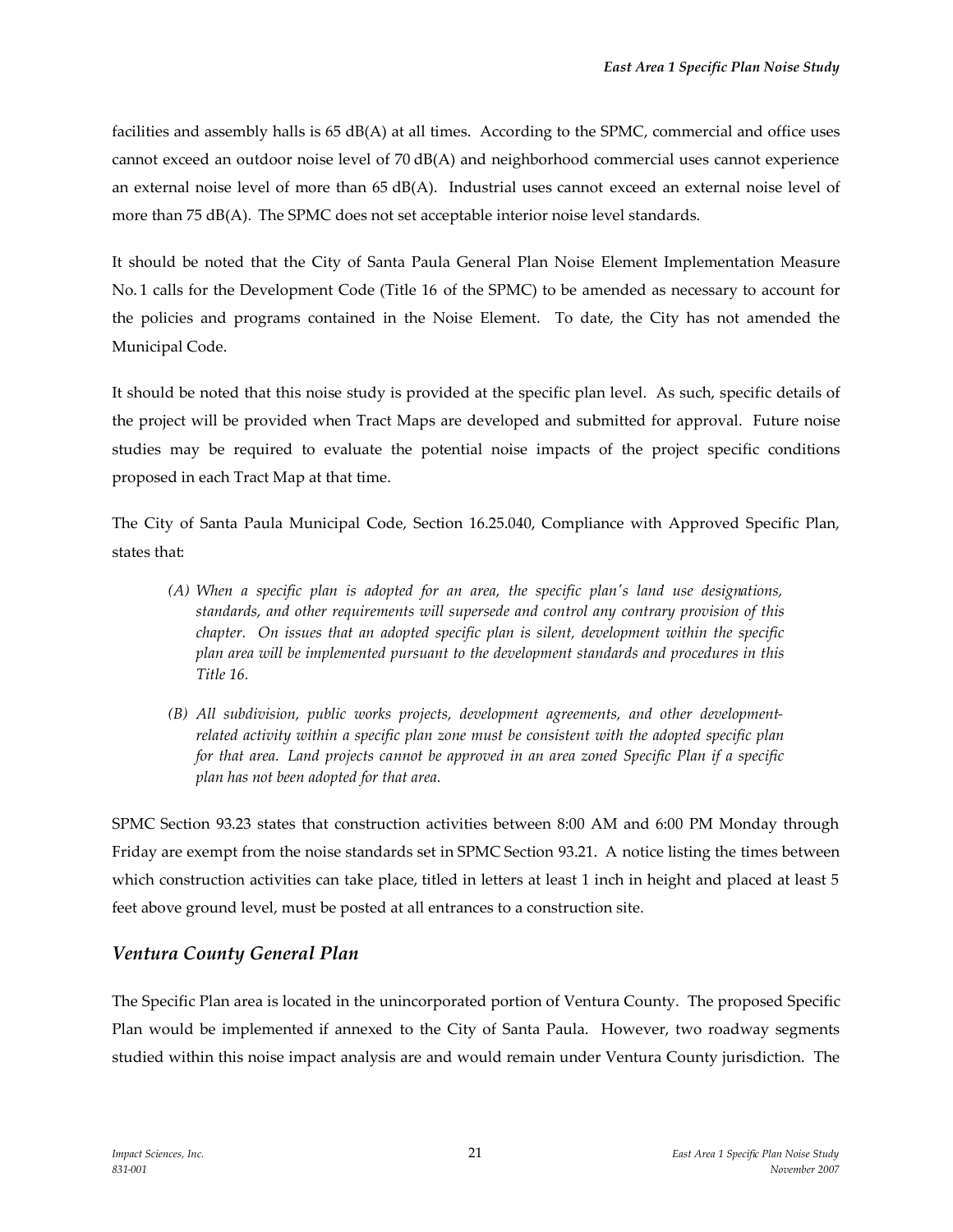two Ventura County roadway segments are Telegraph Road between Harvard Boulevard and Hallock Drive, and South Mountain Road between Harvard Boulevard and Lemon Road.

The Ventura County Initial Study Guidelines provide thresholds to ensure consistent and complete assessment of noise impacts for proposed developments in accordance with the California Environmental Quality Act (CEQA), the *CEQA Guidelines*, the County Administrative Supplement implementing CEQA, and the County General Plan.<sup>9</sup> The General Plan (Section 2.16.2-1 of the Goals, Policies, and Programs<sup>10</sup>) establishes the following threshold criteria; above which significant noise impacts would be anticipated:

- *(1) Noise-sensitive uses proposed to be located near highways, truck routes, heavy industrial activities and other relatively continuous noise sources shall incorporate noise control measures so that:*
	- *a. Indoor noise levels in habitable rooms do not exceed CNEL 45.*
	- *b. Outdoor noise levels do not exceed CNEL 60 or Leq 1H of 65 dB(A) during any hour.*
- *(2) Noise-sensitive uses proposed to be located near railroads shall incorporate noise control measures so that:*
	- *a. Guidelines (1)a. and (1)b. are adhered to.*
	- *b. Outdoor noise levels do not exceed L10 of 60 dB(A).*
- *(3) Noise-sensitive uses proposed to be located near airports:*
	- *a. Shall be prohibited if they are in a CNEL 65 or greater noise contour.*
	- *b. Shall be permitted in the CNEL 60 to CNEL 65 noise contour area only if means will be taken to ensure interior noise levels of CNEL 45 or less.*
- *(4) Noise generators, proposed to be located near any noise-sensitive use, shall incorporate noise control measures so that ongoing outdoor noise levels received by the noise-sensitive receptor, measured at the exterior wall of the building, does not exceed any of the following standards:*
	- *a. Leq 1H of 55 dB(A) or ambient noise level plus 3 dB(A), whichever is greater, during any hour from 6:00 AM to 7:00 PM.*
	- *b. Leq 1H of 50 dB(A) or ambient noise level plus 3 dB(A), whichever is greater, during any hour from 7:00 PM to 10:00 PM.*
	- *c. Leq 1H of 45 dB(A) or ambient noise level plus 3 dB(A), whichever is greater, during any hour from 10:00 PM to 6:00 AM.*

<sup>9</sup> Ventura County, Initial Study Guidelines, February 2006.

<sup>10</sup> Ventura County, Planning Division, "Goals, Policies and Programs" in Ventura County General Plan (Ventura, California: Ventura County Planning Division, 6 December 2005).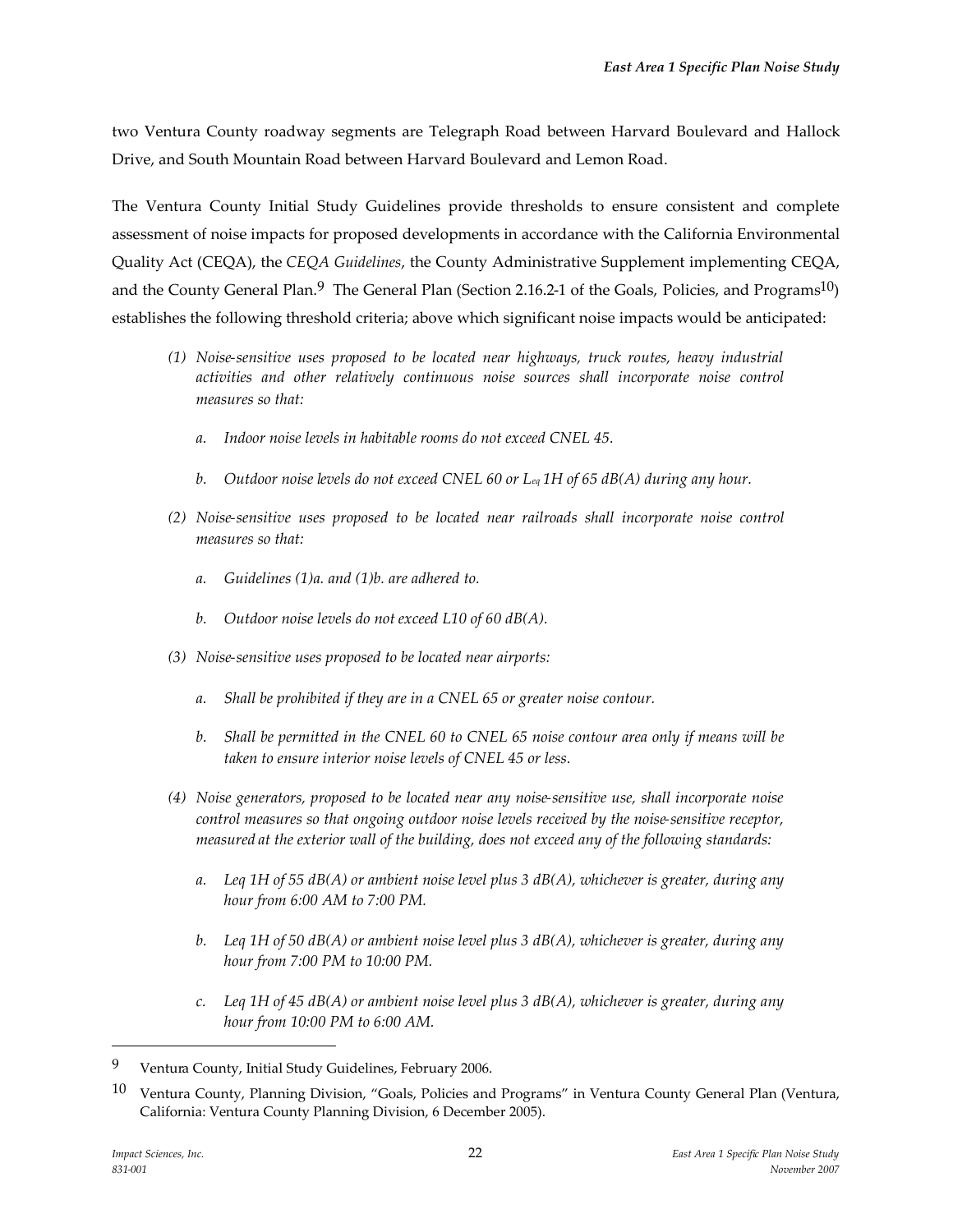*This standard is not applicable to increased traffic noise along any of the roads identified within the 2010 Regional Roadway Network (Figure 4.2.3) of the Public Facilities Appendix of the Ventura County General Plan. In addition, State and federal highways, all railroad line operations, aircraft in flight, and public utility facilities are noise generators having Federal and State regulations that preempt local regulations.*

*Discretionary development which would be impacted by noise or generate project related noise which cannot be reduced to meet the above standards, shall be prohibited. This policy does not apply to noise generated during the construction phase of a project if a statement of overriding considerations is adopted by the decision-making body in conjunction with the certification of a final Environmental Impact Report.*

### *California Code of Regulations*

The California Noise Insulation Standards of 1988<sup>11</sup> require that interior noise levels from the exterior sources do not exceed 45 decibels CNEL/L<sub>dn</sub> in any habitable room of a multi-residential use facility (e.g., hotels, motels, dormitories, long-term care facilities, and apartment houses and other dwellings, except detached single-family dwellings) with doors and windows closed. Where exterior noise levels exceed 60  $dB(A)$  CNEL/L<sub>dn</sub>, an acoustical analysis is required to show that the proposed construction will reduce interior noise levels to  $45 \text{ dB}(A)$  CNEL/L<sub>dn</sub> or less. These are standards that are used by the City of Santa Paula and County of Ventura to establish their standards, and are not considered thresholds.

### *California Department of Health Services*

The California Department of Health Services, Environmental Health Division, has published recommended guidelines for noise and land use compatibility referred to as the Guidelines for Noise and Land Use Compatibility (State Guidelines).<sup>12</sup> The State Guidelines indicate that residential land uses and other noise-sensitive receptors generally should locate in areas where outdoor ambient noise levels do not exceed 65 to 70 dB(A) (CNEL/L<sub>dn</sub>). The Department of Health Services does not mandate application of this compatibility matrix to development projects; however, under California Government Code Section 65302(f), each jurisdiction is required to consider the State Guidelines when developing its general plan Noise Element and when determining acceptable noise levels within its community. Consistent with the California Noise Insulation Standards, the State Department of Housing and Community Development does require that new multi-family units cannot be exposed to outdoor ambient noise levels in excess of 65 dB(A) (CNEL/Ldn), and, if necessary, sufficient noise insulation must be provided to ensure interior

<sup>11</sup> California Code of Regulations Title 24, Section 3501 et seq.

<sup>12</sup> California Department of Health Services. *Guidelines for the Preparation and Content of Noise Elements of the General Plan*, 1976. These Guidelines are also published by the Governor's Office and Planning and Research in the State of California General Plan Guidelines (2003).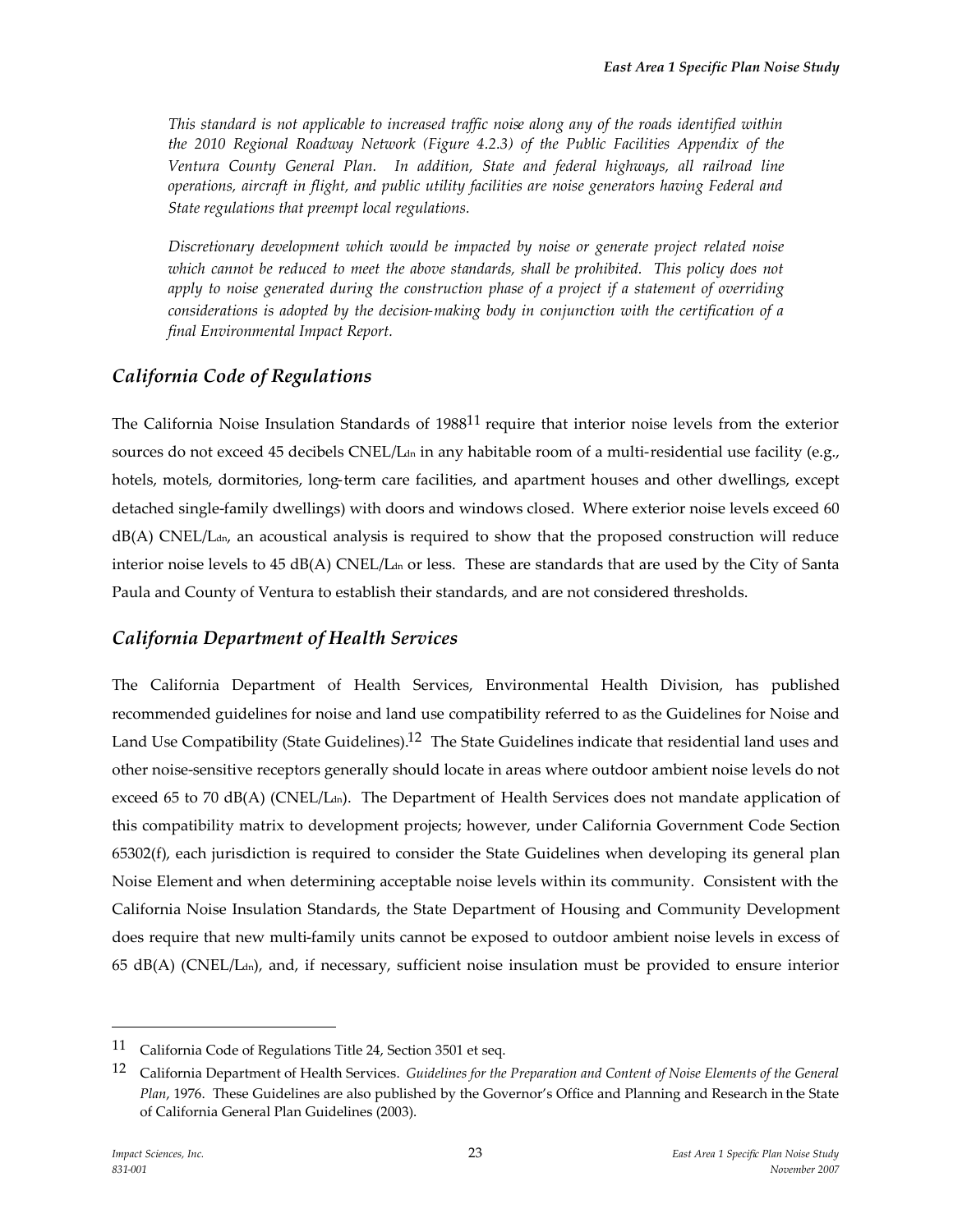ambient levels of 45 dB(A) or less.<sup>13</sup> These are guidelines that are used by the City of Santa Paula and County of Ventura to establish their standards and are not considered thresholds.

Under the State Guidelines, an exterior noise level of 70 dB(A) CNEL is typically the dividing line between an acceptable and unacceptable exterior noise environment for all noise-sensitive uses, including schools, libraries, places of worship, hospitals, day care centers, and nursing homes of conventional construction. Noise levels below 75 dB(A) CNEL are typically acceptable for office and commercial buildings, while levels up to 75 dB(A) CNEL are typically acceptable for industrial uses. In unacceptable interior noise environments, additional noise insulation features, such as extra batting or resilient channels<sup>14</sup> in exterior walls, double paned windows, air conditioners to enable occupants to keep their windows closed without compromising their comfort, solid wood doors, noise baffles on exterior vents, etc., are typically needed to provide acceptable interior noise levels. These are guidelines that are used by the City of Santa Paula and County of Ventura to establish their standards and are not considered thresholds.

#### **Caltrans**

Streets and Highways Code Section 216 requires Caltrans to abate freeway traffic noise within school classrooms under certain circumstances. These circumstances include when a new freeway or modification to an existing freeway occurs that affects an existing school use; this is not applicable to the East Area 1 project. Classrooms, libraries, multipurpose rooms, and other spaces used for pupil personnel services of a public or private elementary or secondary schools are eligible when noise levels, or projected noise levels within produced from the freeway traffic or freeway construction exceed 52 dB(A) L<sub>eq</sub>(h).<sup>15</sup> Allowable abatement measures include, but are not limited to, installing acoustical material, replacing or eliminating windows, installing air conditioning, or constructing sound baffling structures.

<sup>&</sup>lt;sup>13</sup> This requirement is based on the U.S. Environmental Protection Agency finding that an indoor noise level of 45 decibels as necessary to protect against sleep interference. Assuming a conservative structural noise insulation of 20 decibels for typical dwellings, 45 decibels corresponds to an outdoor CNEL of 65 decibels as minimizing sleep interference.

<sup>14</sup> A resilient channel is a pre-formed section of sheet metal approximately 0.5 inch deep by 2.5 inches wide by 12 inches long that is installed between wallboard panels and framing to reduce sound transmission through walls. By preventing the wallboard from lying against the studs, the channel inhibits the transmission of sound through the framing.

<sup>15</sup> California Streets and Highway Code, Title 24, Section 216.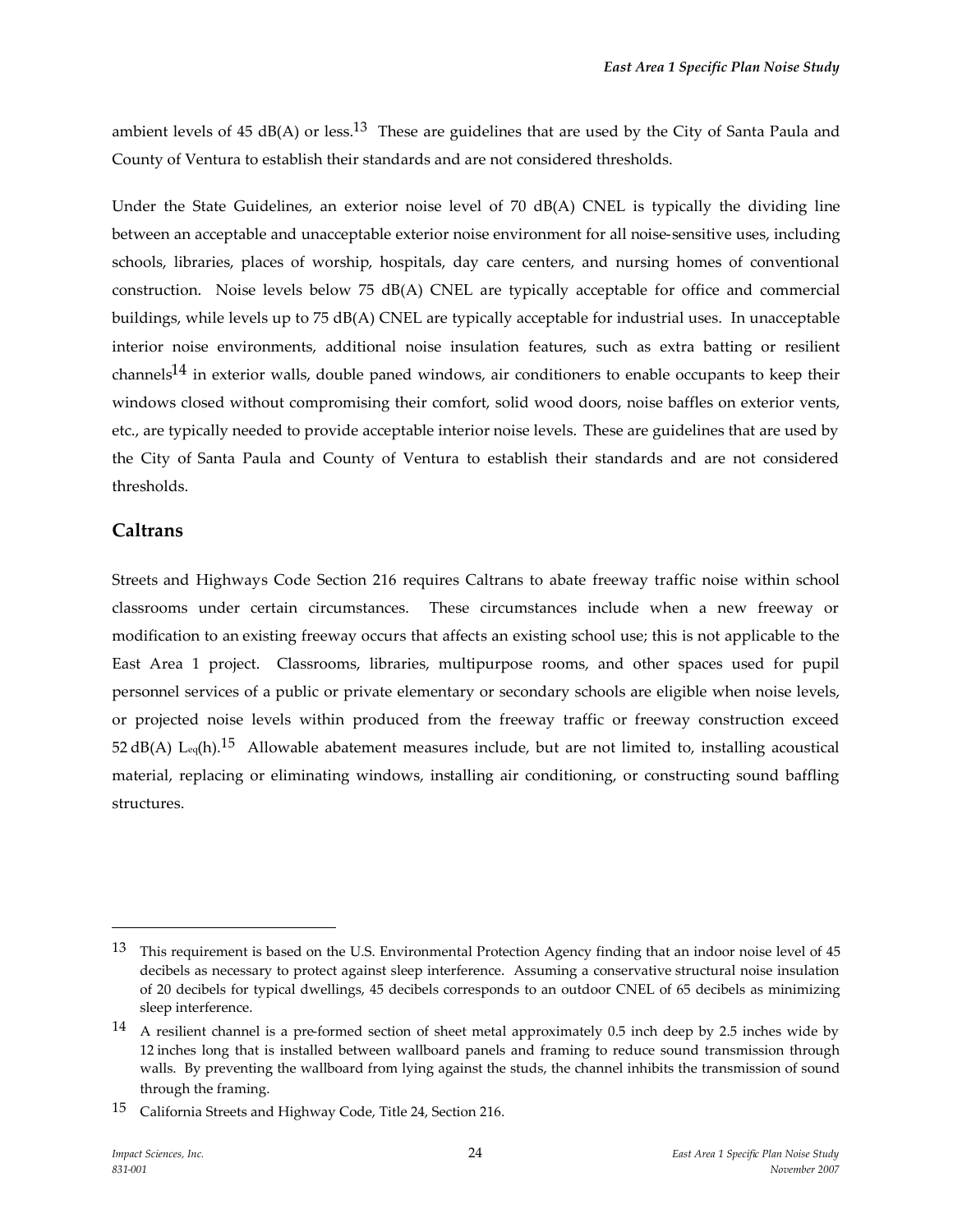# **On-Site Noise and Vibration Environment**

Existing on-site noise sources include farm equipment, motor vehicles, and activities associated with the on-site residences. Periodic winds also characterize the on-site noise environment. Currently, no significant source of vibration exists on the Specific Plan site.

### **Off-Site Noise and Vibration Environment**

Primary off-site noise sources include traffic along nearby roads and State Route 126 (SR-126), and trains traveling along the Fillmore and Western Railway Company (previously known as the Santa Paula Branch of the Southern Pacific Railroad) railroad tracks. Trains traveling along the Fillmore and Western Railway Company railroad tracks are also an off-site source of groundborne vibration.

Historically, the Fillmore and Western Railway Company railroad tracks has accommodated rail traffic, connecting passenger trains with Ventura, Fillmore, and the cities of northern Los Angeles. Commuter rail traffic has been discontinued along the Fillmore and Western Railway Company railroad tracks with the removal of tracks between Piru and Santa Clarita. Currently, the Fillmore & Western Railway Company operates tourist-oriented trains between 12:00 PM and 3:00 PM on Saturdays and Sundays.16 The tracks are also used by one freight train, which passes by the Specific Plan area twice, traveling once in each direction, on Mondays, Wednesdays, and Fridays between the hours of 8:00 AM and 12:00 PM.17 The Fillmore and Western Railway Company railroad right-of-way was purchased in 1995 by the Ventura County Transportation Commission (VCTC). Long-term plans for the Fillmore and Western Railway have not been developed and the ultimate use of the rail corridor is uncertain. However, extending the railroad tracks to Port Hueneme and Santa Clarita to accommodate Metrolink commuter trains, Amtrak passenger trains and some freight traffic is being considered by the VCTC.<sup>18</sup>

The Santa Paula Airport is located on a 38-acre site south of SR-126, approximately 1 mile southwest of the Specific Plan area. The Santa Paula Airport currently operates as an uncontrolled public-use facility and is not used for commercial purposes. A single 2,650-foot runway generally supports propellerdriven aircraft. According to the Noise Element of the Santa Paula General Plan, aircraft noise is generally not a problem in the City because the general aircraft travel pattern is south of the City, over the Santa Clara River, and the required approach and departure altitude is at least 1,500 feet.<sup>19</sup> The Noise Element identifies the primary noise concern associated with the airport as aerobatics, which are

<sup>16</sup> Fillmore & Western Railway Company. "Weekend Scenic Excursion 2007." [Online] 30 April 2007. <http://www.fwry.com/weekend/weekend\_2007.html>.

<sup>17</sup> Telephone communication with Ray Michaca, Fillmore & Western Railway Company, 15 May 2007.

<sup>&</sup>lt;sup>18</sup> Telephone communication with Kerry Forsythe, Deputy Director, Ventura County Transportation Commission, 23 May 2007.

<sup>19</sup> Ibid.